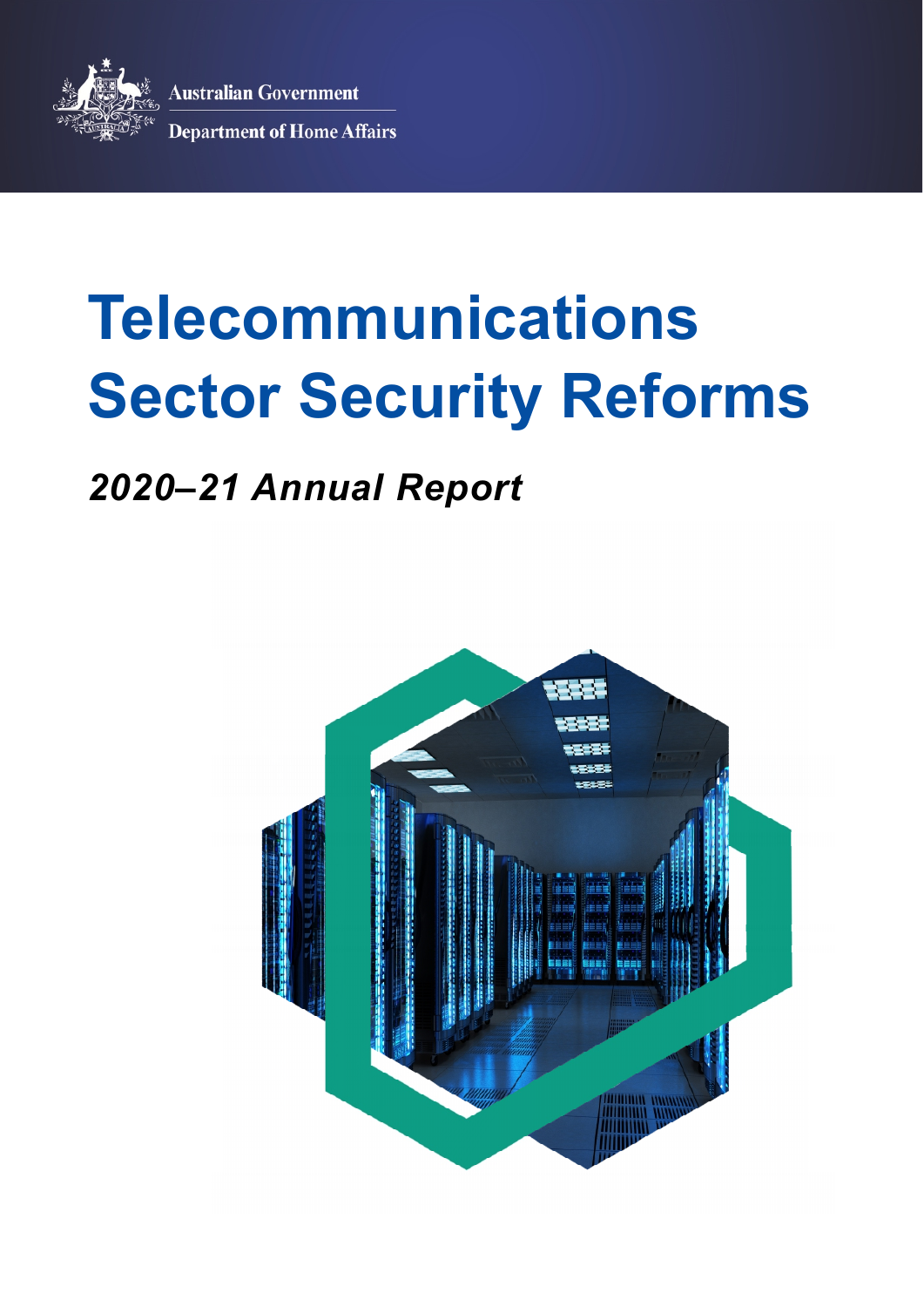# **Introduction**

This is a report under subsection 315J(1) of the *Telecommunications Act 1997* (the Act) for the financial year ending 30 June 2021 on the operation of Part 14 of the Act, to the extent that Part was amended by the *Telecommunications and Other Legislation Amendment Act 2017* (commonly referred to as the Telecommunications Sector Security Reforms (TSSR)).

The TSSR amendments to Part 14 of the Act commenced on 18 September 2018. See *Background* below for further information on TSSR.

# **Information required under subsection 315J(1A) of the Act**

# **Directions Powers**

The Home Affairs Minister gave no directions under subsection 315A(1) in the financial year ending 30 June 2021.

The Home Affairs Minister gave no directions under subsection 315B(2) in the financial year ending 30 June 2021.

# **Notification requirement**

The Communications Access Co-ordinator (CAC) received 30 notifications under subsection 314A(3) in the financial year ending 30 June 2021.<sup>1</sup>

In instances where the CAC did not require further information about a notified change, the average number of days taken to give a notice under subsection 314B(3) or (5) was 30 calendar days.

In instances where the CAC required further information about a notified change, the average number of days taken to give a notice under subsection 314B(1) requesting further information was 21 days. The average number of days taken to give a notice under subsection 314B(3) or (5) once further information was provided to the CAC was 25 calendar days.

The average number of days taken by the CAC after a notification was submitted under subsection 314A(3) to give a notice under subsection 314B(3) or (5), including days taken to request, receive and consider further information where applicable, was 87 calendar days.

One hundred percent of notices under subsection 314B(3) or (5) were given within the period under subsection 314B(6); that is, either within 30 calendar days of receiving the notification under subsection 314A(3) or if the CAC requested further information from the carrier or provider, as soon as practicable and within 30 calendar days of receiving that further information.

<sup>&</sup>lt;sup>1</sup> This figure does not include one notification that was subsequently withdrawn by the notifying carrier.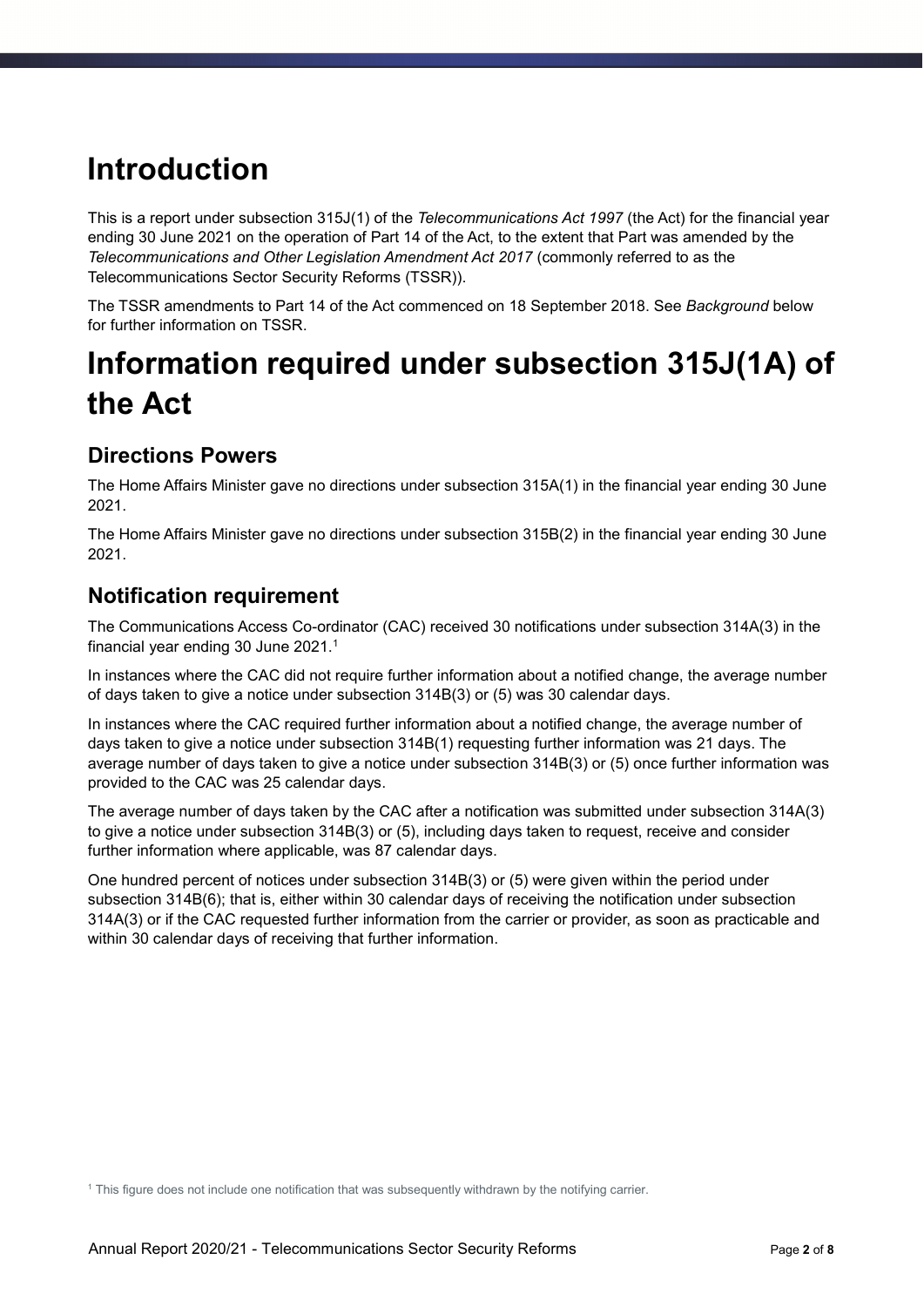#### **Further detail**

**Table 1 – Breakdown of notices given by the CAC under subsections 314B(3) and (5)**

| Type of notice                 | Number of notices issued |
|--------------------------------|--------------------------|
| Subsection 314B(3) 'some risk' | 24                       |
| Subsection 314B(5) 'no risk'   | 6                        |

*Note: As at 1 July 2021, there were three notifications that the CAC had yet to respond to by giving a notice under subsection 314B (1) or 314B(3) or (5); all the three notifications were issued with a notice in July 2021 and within the statutory timeframe to issue the response.* 

The CAC required further information about 22 notified changes, which was 73 percent of all notifications received during the reporting period.

# **Applications for exemption from the notification requirement**

The CAC did not receive any applications under subsection 314A(5A) in the financial year ending 30 June 2021.

# **Security Capability Plans**

The CAC did not receive any security capability plans in the financial year ending 30 June 2021.

### **Information-gathering powers**

The Home Affairs Secretary gave no notices under subsection 315C(2) in the financial year ending 30 June 2021.

### **Information sharing arrangements**

The TSSR framework is intended to formalise and strengthen pre-existing informal engagement and information sharing practices between the telecommunications industry and Government. The aim is to encourage early engagement on proposed changes to systems and services that could give rise to a national security risk and collaboration on the management of those risks.

In the 2020–2021 financial year the Department participated in 98 engagements to ensure industry understood their security and notification obligations and to provide advice on proposed changes to telecommunications systems or services. This activity included engaging with carriers who are yet to submit a notification, since TSSR came into effect.

The Department continues to use a secure communication portal to communicate sensitive information to industry, such as the risks and security advice associated with particular changes. A number of carriers have setup accounts on the portal, and other carriers will continue to be encouraged to do so.

#### **Technical workshops and assistance**

The Department continues to provide significant, in-depth technical guidance and assistance to carriers outside the formal notification process.

During the reporting period the Department held technical workshops with specific carriers to explore particular changes, discuss potential risks and provide guidance on designing and implementing targeted mitigations. This included ten workshops for the specific purpose of providing assistance with the implementation of mitigations suggested in notices under subsection 314B(3) or where further information is requested under subsection 314B(1).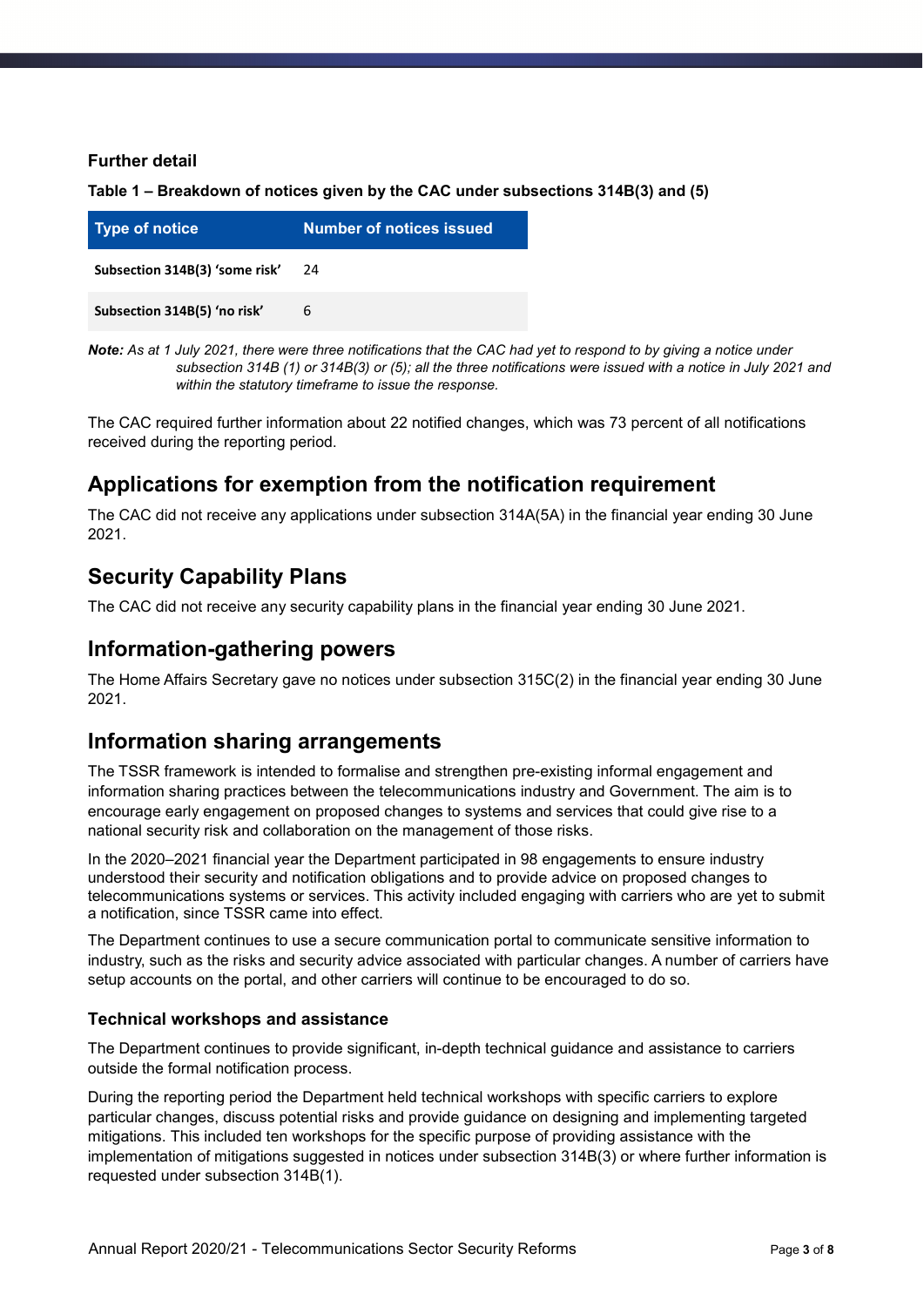The Department also considered a number of proposed changes during the reporting period outside the formal notification regime. While carriers determined that these changes did not meet the threshold for formal notification and chose to provide informal briefings to the Department, these briefings resulted often required an equivalent or even greater depth of technical analysis by the Department and security agencies than changes notified under section 314A. The Department is encouraged by an increase in the number of these engagements during the reporting period, as they foster stronger relationships with industry and support the Department's focus on working with industry to achieve positive security outcomes. The Department's regulatory objective is to achieve national security outcomes on a cooperative basis rather than through the formal exercise of regulatory powers.

#### **Guidance Material**

The Department has a dedicated TSSR webpage to facilitate information sharing with industry which contains TSSR guidance material including:

- administrative quidelines on TSSR
- fact sheets explaining the security and notification obligations
- FAQs
- examples of the types of changes that may trigger notifications
- sample notification and notification exemption forms.

The Department periodically updates these materials, and works closely with industry to ensure that the materials are responsive to industry trends and requirements. The Telecommunications Sector Security Reforms (TSSR) Administrative Guidelines materials were last updated on 28 June 2021, following feedback from industry and to incorporate the new branding of the Critical Infrastructure Centre

### **Summary of any feedback or complaints**

Engagement and feedback from industry has continued to be generally positive, as industry increasingly recognises the benefits of being able to access security related information from government, and guidance on implementing mitigations to protect critical business operations.

The Department has continued to work with carriers to explain the intent of the legislation, including that submitting notifications demonstrates that a carrier is doing its best to comply with its security obligation and ensures it is appropriately informed. As "even the most informed [carrier] is unlikely to have access to the most up to date threat information available to [the Department],"<sup>2</sup> submitting notifications ensures carriers can benefit from that information and can make appropriately informed decisions, no matter their size or sophistication.

The Department has published guidance material addressing when changes will meet the threshold for notification and has provided advice to carriers about whether a notification was required in specific instances.

### **Trends or issues**

#### **Supply chain risk assessment**

As part of the TSSR notification obligations, the Department continued to encourage carriers to undertake a risk assessment of their vendors' equipment and services. The Department has identified a need to provide more guidance on the specifics of the supply chain risk assessment and is working towards publishing guidance materials.

<sup>&</sup>lt;sup>2</sup> Revised Explanatory Memorandum, Telecommunications and Other Legislation Amendment Bill 2017 (Cth) [138].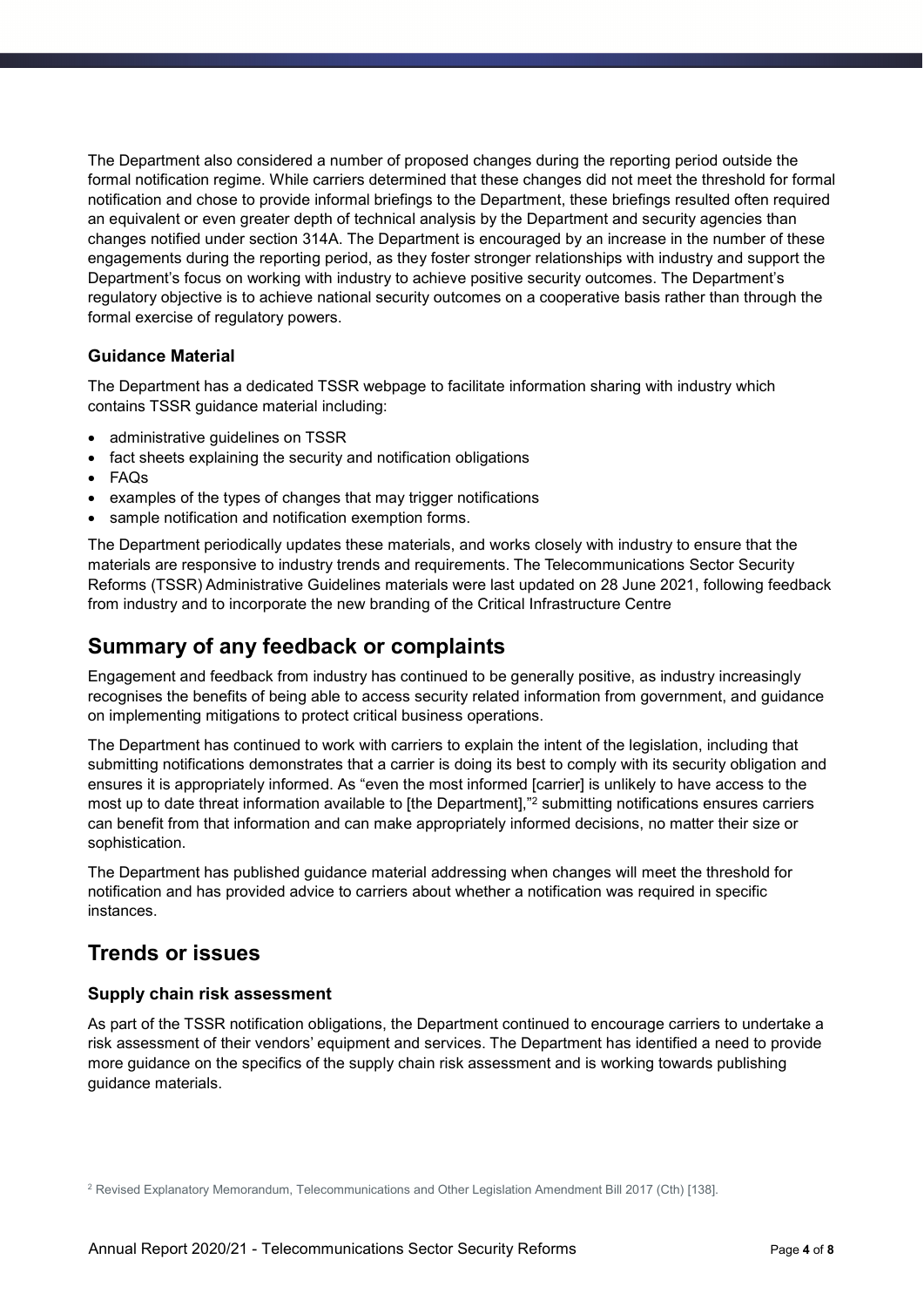#### **5G Cloud compute**

The Department notes that 5G cloud orchestration featured in a number of technical discussions with carriers over the last financial year. Through the discussion, the Department has attempted to balance the ideal availability construct provided through virtualised compute technologies against the threat to both the carriers' Core and emerging Edge use cases.

#### **COVID-19 implications**

The ongoing COVID-19 pandemic has created many challenges for industry to manage network performance to support a sizeable population to work or study remotely. The pandemic has brought about a rethink amongst carriers with respect to their own staff and vendors' staff working from home arrangements to support network operations. Some carriers also briefed the Department on how they are managing potential security risks where their vendors' staff were working from home at offshore locations. To assist industry through these trying times, the Department maintained ongoing dialogues with all major carriers and proactively engaged with smaller carriers to ensure they were being appropriately supported.

#### **Managed service providers**

The Department has seen an increase in the number of notifications involving managed service providers (MSPs), as well as an increase in the range and scope of functions that MSPs are proposing to undertake on behalf of customer carriers.

The Department received multiple notifications during the reporting period in which the CAC considered that a carrier's proposed use of an MSP could interfere with the carrier's ability to maintain competent supervision of, and effective control over, telecommunications networks and facilities owned or operated by the carrier, as required under section 313(1B). The CAC's concerns were most often associated with:

- inadequate proposed supervision by the carrier of the MSP's activities on the carrier's networks and facilities (including through over-reliance on self-supervision and self-reporting by the MSP)
- inadequate consideration by the carrier of the location(s) from which the MSP would be providing the services
- limited assurance that the carrier could demonstrate effective control over networks or facilities being serviced by the MSP.

In each of these instances during the reporting period the CAC informed the relevant carriers of the concerns and suggested measures that they could implement to ensure they could continue to comply with their security obligation while proceeding with the changes.

#### **Network function virtualisation (NFV) and orchestration**

Multiple carriers notified the CAC during the reporting period about changes involving network function virtualisation (NFV), frequently in combination with 'automated' network orchestration solutions. These changes featured high levels of technical complexity and equally complex supply chains.

In several instances the CAC had concerns about the notifying carrier's understanding and appreciation of the risks presented by the proposed change, particularly the risks associated with complex multi-vendor/subcontractor, multi-jurisdiction supply chains. The CAC also had concerns in several instances with carriers misunderstanding the level of exposure they had in proposing to outsource or 'hybridise' their infrastructure environment.

Again, in each of these instances during the reporting period the CAC informed the relevant carriers of the concerns and suggested measures that they could implement to ensure they could continue to comply with their security obligation while proceeding with the changes.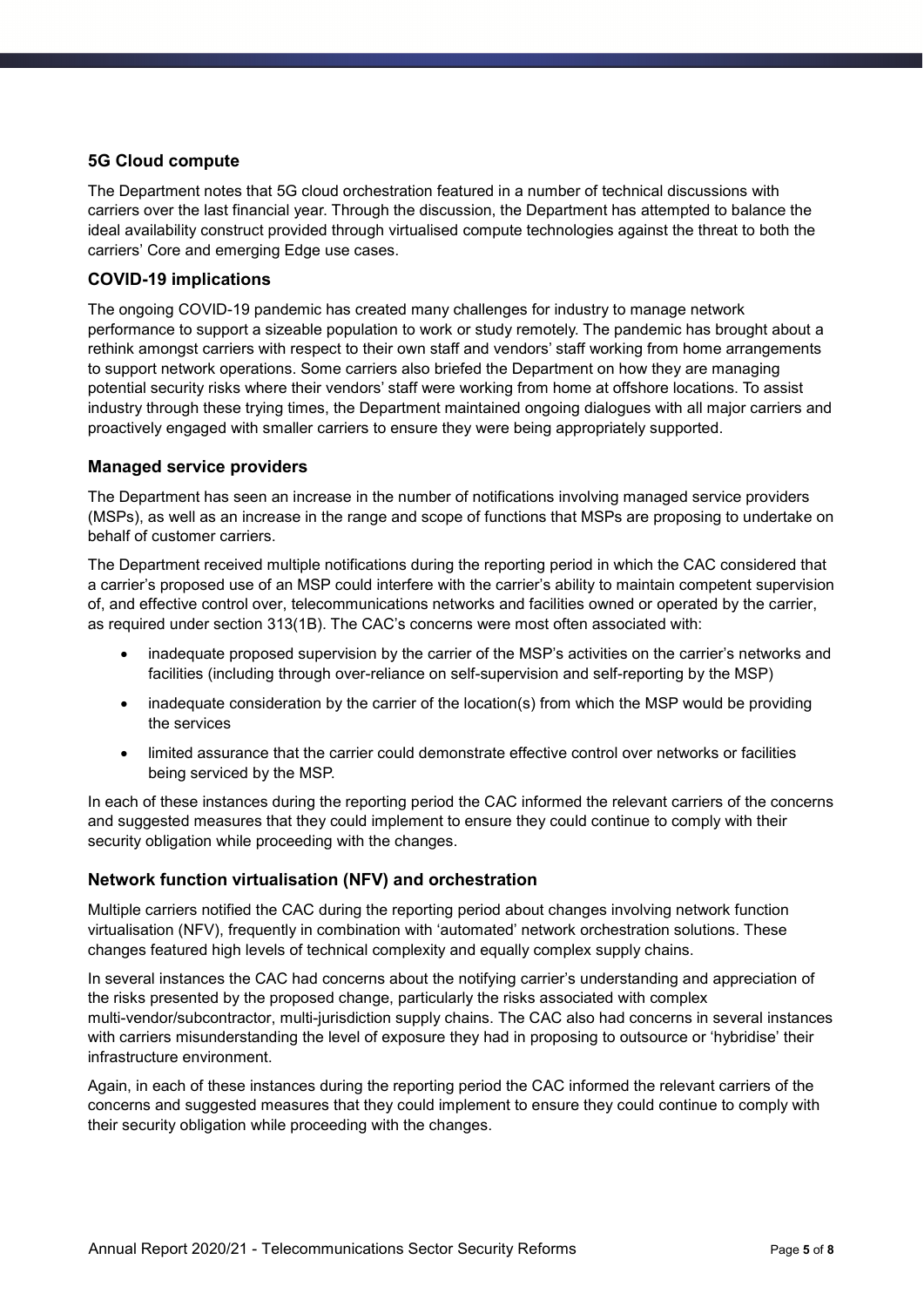#### **Mobile networks**

Following extensive review, guidance on 5G security was provided to Australian carriers on 23 August 2018. The security guidance provided to Australian carriers relates to obligations under TSSR to protect Australian communications, including 5G networks, from unauthorised access and interference. The Department has continued to work closely with telecommunications operators to ensure they understand their TSSR obligations with respect to deploying and operating 5G networks and services.

The Department continues to work with non-5G mobile network operators to understand and manage the potential sustainment risks associated with the United States' export restrictions affecting certain telecommunications infrastructure vendors.

#### **Approach to the notification obligation**

There is some variation among carriers in their approach to the TSSR notification obligation, as outlined in submission to the Parliamentary Joint Committee into Intelligence and Security's current review into the operation of TSSR. Most carriers the Department has interacted with under TSSR are engaging positively with their obligations, including by:

- engaging in discussions to understand when the notification obligation applies;
- providing detailed information about changes to telecommunications systems and services via notifications; and
- participating in workshops to ensure best practice implementation of mitigations recommended in notices.

Carriers that do not notify the CAC about their proposed changes risk missing out on relevant threat information and targeted security advice. Further, should a carrier not provide a notification where the Department has advised the threshold has been met, that carrier may risk non-compliance with its security obligation.

#### **Insufficient level of detail in notifications**

Carriers have continued to work to understand the level of detail required in their notifications, particularly about access and control arrangements for third party vendors and service providers. Insufficient detail in notifications is the primary obstacle to shorter response times by the CAC.

Where the CAC has issued a request for further information, the Department generally seeks to discuss with the carrier the intent of the request and the type of information being sought to undertake a comprehensive assessment.

In some instances, entities have notified the CAC very early in their planning for a change proposal. While early notifications are appreciated, in some circumstances the CAC may need to issue a notice that the proposed change carries risk, providing advice to the extent possible, and advising the entity to submit a further notification once the project is more advanced.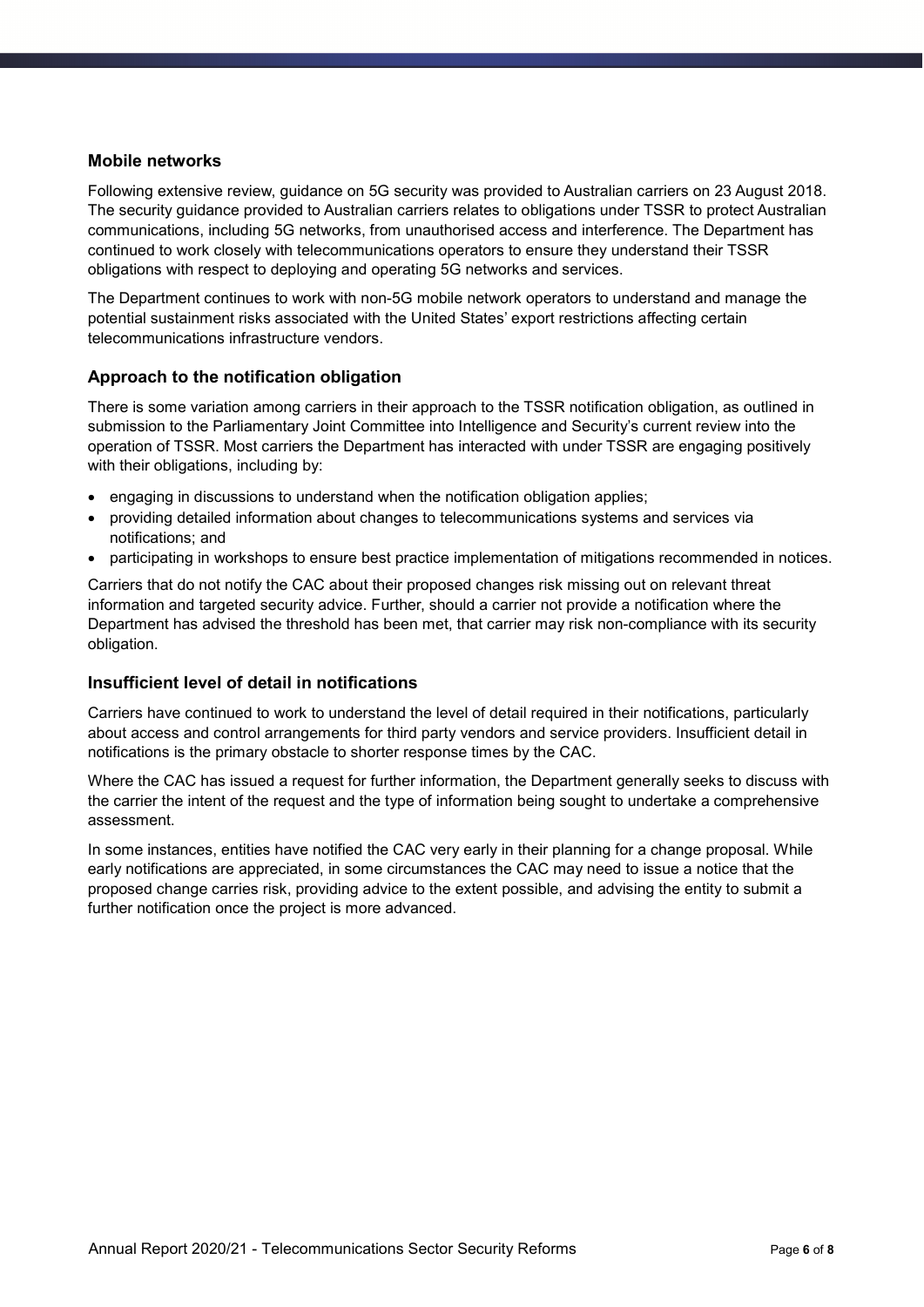# **Background**

The *Telecommunications and Other Legislation Amendment Act 2017*, known as the Telecommunications Sector Security Reforms (TSSR), amended the *Telecommunications Act 1997* (the Act) to establish a regulatory framework to better manage national security risks of espionage and foreign interference to Australia's telecommunications infrastructure.

TSSR commenced on 18 September 2018 following a 12-month implementation period.

# **Directions Powers**

Section 315A and 315B of the Act allows the Minister for Home Affairs (the Minister), subject to safeguards, to direct a carrier or carriage service provider to:

- cease using or supplying carriage services where use or supply is considered to be prejudicial to security (section 315A).
- do, or not do, a specified act or thing where there is a risk of unauthorised interference with or unauthorised access to, networks or facilities that would be prejudicial to security (section 315B).<sup>3</sup>

The Minister can only exercise the direction powers where the Australian Security Intelligence Organisation (ASIO) has provided an adverse security assessment. An adverse security assessment is subject to the accountability requirements contained in Part IV of the *Australian Security Intelligence Organisation Act 1979*, including the provision of notice of the adverse security assessment to the subject of the assessment, and the availability of review in the AAT.

As a last resort power, section 315A is intended to be used in the most extreme circumstances where the continued operation of the service would give rise to such serious consequences that the entire service needs to cease operating. The Minister must consult the Prime Minister and the Minister for Communications prior to giving written direction to cease operation of the service.

An additional safeguard under section 315B of the Act is that the Minister may only issue a direction if satisfied that all reasonable steps have been taken to negotiate, in good faith, with the carrier or carriage service provider to achieve an outcome of eliminating or reducing the security risk.

# **Notifications**

Section 314A of the Act requires carriers and nominated carriage service providers to notify the CAC under subsection 314A(3) of their intention to implement a proposed change to a telecommunications service or telecommunications system if they become aware that implementing that change is likely to have a material adverse effect on the capacity of the carrier or provider to comply with its security obligations under section 313(1A).<sup>4</sup>

Once a notification has been received, a security assessment is completed in consultation with security agency partners. Within 30 calendar days of receipt of a notification, the CAC must provide the carrier with one of the following notices:

 **Further information** request under subsection 314B(1) detailing the required information for the CAC to assess whether there is a risk of unauthorised access to, or interference with, telecommunications networks or facilities that would be prejudicial to security.

<sup>&</sup>lt;sup>3</sup> 'Security' has the same meaning as in the Australian Security Intelligence Organisation Act 1979 and among other things, covers the protection of, and of the people of, the Commonwealth and the States and Territories from espionage, sabotage, attacks on Australia's defence system and acts of foreign interference.

<sup>4</sup> A change is likely to have a 'material adverse effect' if the proposed change may have an actual or measurable negative impact on the ability of the carrier or provider to comply with the duties in subsections 313(1A) or 313(2A) to protect networks from risks of unauthorised access and unauthorised interference.